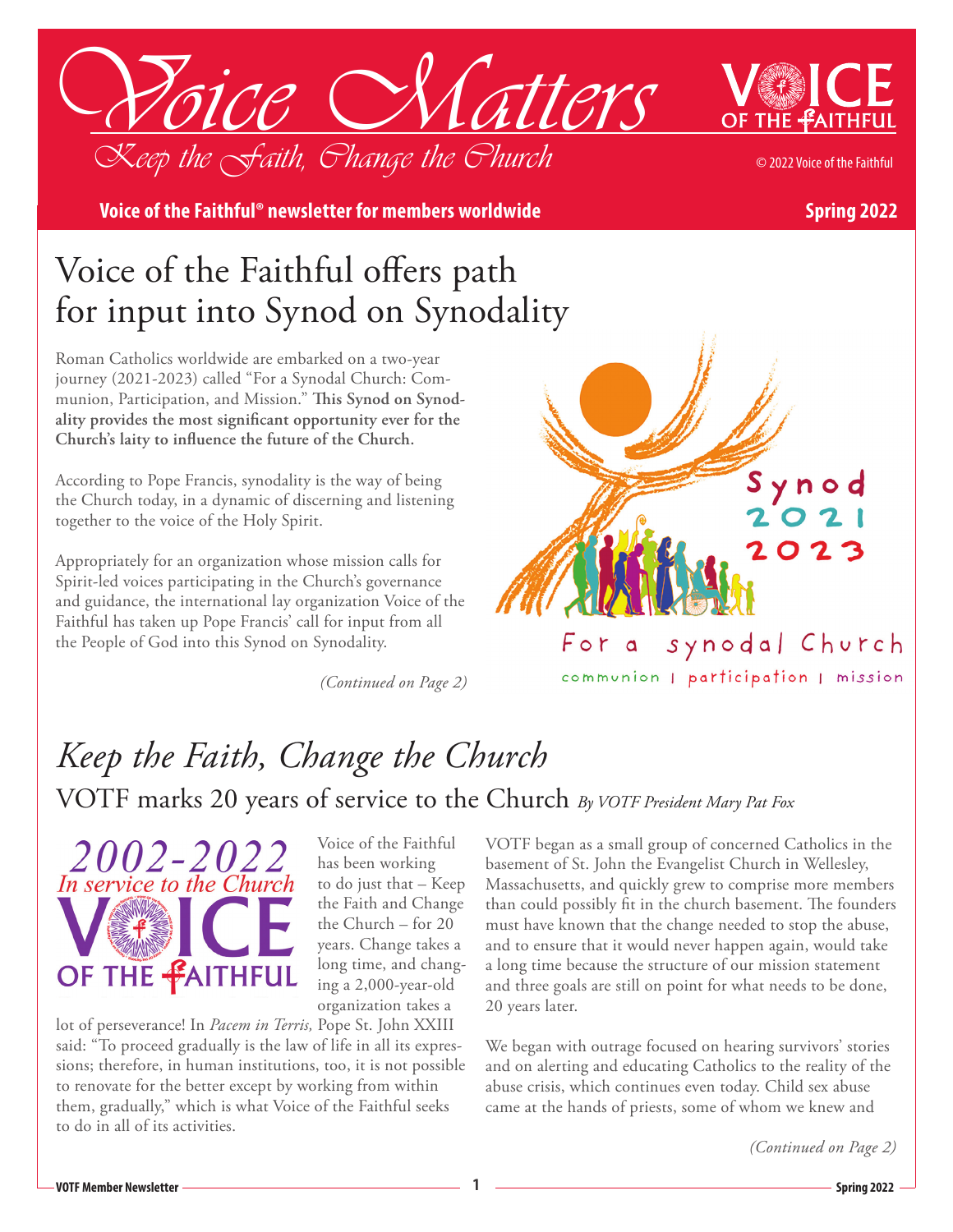### VOTF offers Synod path ... *(Continued from Page 1)*

After developing its own model, VOTF has been holding Synod sessions since January. They will continue through June. These Synod sessions are opportunities for people to express how they see the Church becoming the synodal, pastoral, evangelical Church it should be. The combined views resulting from these sessions will be forwarded to the General Secretariat for the Synod in Rome.

In addition to gathering the views of its own members, VOTF Synod sessions are open to all who want to attend. The organization also is helping any groups seeking assistance with their own sessions.

"Synod" comes from Greek and indicates the path along which the People of God walk together; how Christians originally were called "followers of the Way (of Jesus)."

This past September, while addressing about a thousand representatives of the Diocese of Rome, including bishops, clergy, women and men religious, and members of the laity, Pope Francis said the synodal process involves "a dynamism of mutual listening, conducted at all levels of the Church, involving the whole People of God."\*

The Synod on Synodality has three phases. The first phase, called the diocesan phase, began October 2021 and concludes in August 2022. During this phase, input from all the faithful will be collected and sent to local bishops or directly to the Vatican. Many dioceses, local groups, and organizations have begun this process.

VOTF first held a Synod session as a trial run the evening before its 2021 national conference last October. Attendees from the United States, Canada, and New Zealand discussed their dreams for a Church that recognizes the Spirit-led voices of all the faithful, both lay and ordained.

Before the general assembly of the Synod of Bishops meets in Rome in October 2023, Catholics everywhere will have recalled "how the Spirit has guided the Church's journey through history and, today, guides us to be, together, witnesses of God's love; living a participative and inclusive ecclesial process that offers everyone—especially those who for various reasons find themselves on the margin—the opportunity to express themselves and to be heard in order to contribute to the edification of the People of God."\*

Dates and times for VOTF's Synod sessions are announced by e-mail to members and on its website, votf.org. VOTF emphasizes that all voices will be heard for the Synod, even the voices of those who feel uncomfortable talking in a group about their experiences and hopes for the future of the Church. Anyone who would like additional information may e-mail office@votf.org.

Voice of the Faithful maintains a continually updated webpage, "Listening to the Faithful: Preparing for the Synod 2021-2023," for Synod information and resources.

*\*From the Preparatory Document for the 16th Ordinary General Assembly of the Synod of Bishops – For a Synodal Church: Communion, Participation, and Mission*

## *Keep the Faith, Change the Church*

Voice of the Faithful marks 20 years of service to the Church *(Continued from Page 1)*

trusted. Abusers do not resemble monsters. They look like ordinary people, hiding in plain sight.

Over the years, we have developed many resources, programs, projects, and initiatives to fulfill our mission and goals. These can be seen on VOTF's website, votf.org, along with other activities, like our conferences, that have kept our focus on *Keeping the Faith and Changing the Church.*

Fast forward 20 years to today, and you will see that much change – despite the Church's preference for glacial movement – has taken place during those two decades. In accountability, for example, VOTF has completed our fifth annual diocesan financial transparency and accountability report and will soon release our first online reviews of lay involvement in Church governance and on adherence to child protection guidelines in the dioceses.

Presently, we are holding Synod sessions in response to Pope Francis's call for us to journey together in a Synod on Synodality. All are invited to participate in VOTF's Synod sessions. The information gathered will be submitted to Rome, according to guidelines for Lay Apostolates of the Catholic Church, as VOTF is recognized.

You will hear more about these and our other activities in our e-newsletter, *In the Vineyard,* as part of our series of stories marking 2022 as VOTF's 20th year in service to the Church.

*We thank you for your continued support.*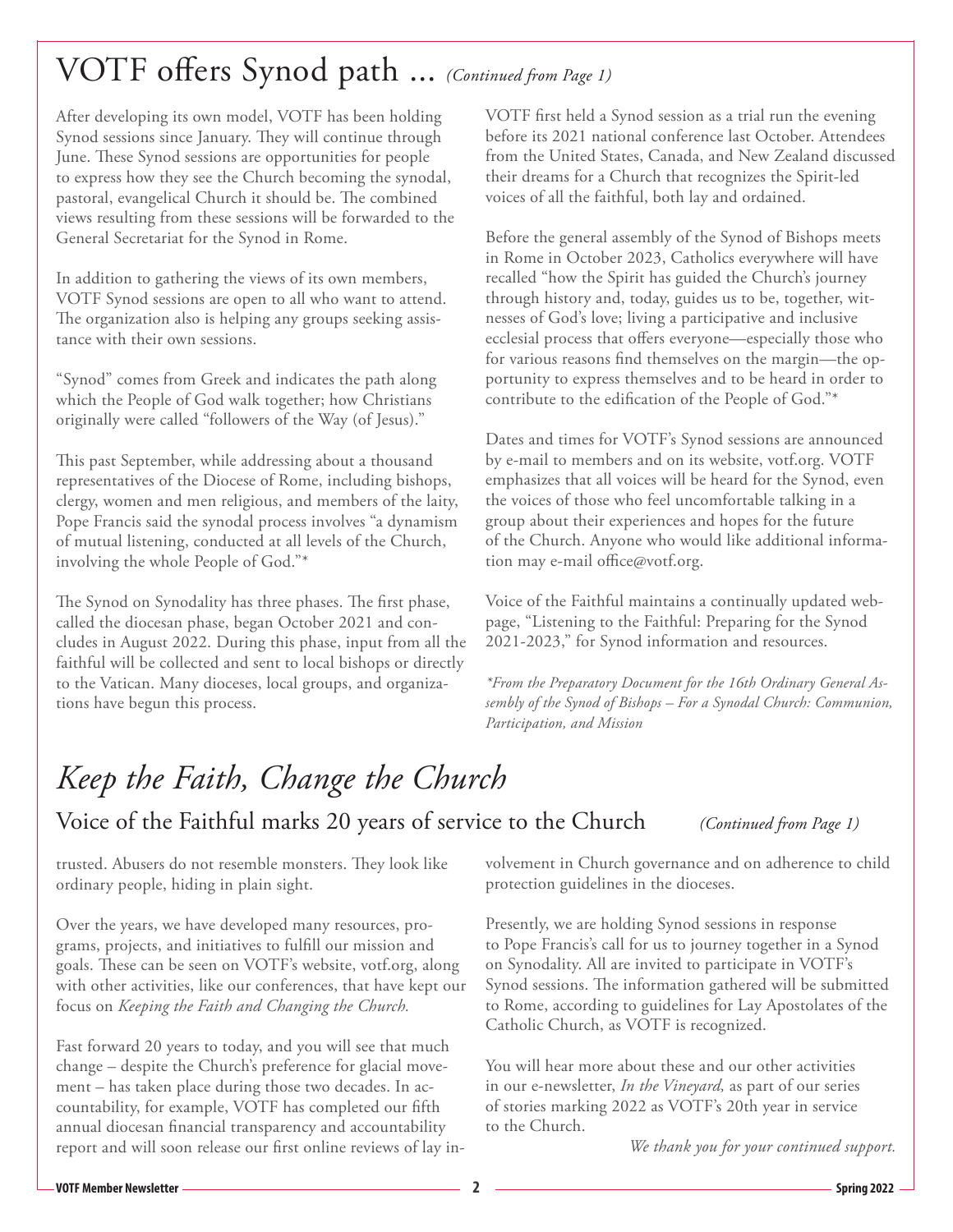## My experience at a VOTF Synod session *By Michaela Carroll*



Another way in which participants yearn for more community is through parish councils. One participant discussed how the collaborative to which she belonged had not had a parish council for several years, and how the lack of a parish council had led to a mismatch be-

*This article was first published in the Jan. 31, 2022, issue of Voice of the Faithful's "In the Vineyard" twice-monthly enewsletter. You can sign up to receive the e-newsletter at votf. org. Look for the link on the right side of the homepage.*

Listening sessions as part of the Synod on Synodality have begun across the country, and VOTF is conducting sessions as well. I had the privilege of attending and serving as scribe to a Session 1 meeting this past week (Jan. 25), and wanted to share my observations.

The first question we discussed was: "Guided by the Holy Spirit, what for me is most meaningful about belonging to a local faith community? What are my dreams for the Church? What do I yearn for more of? What frustrates me? What do I wish would change?"

In our small group, many had similar feelings and experiences. A caring, responsive, and engaged community added value and meaning to belonging to a local faith community. For some, the local faith community that was most valuable was the local VOTF chapter or other alternative faith communities outside of traditional parishes. Sharing beliefs, actions, and hopes allows individuals to grow and be known in their faith communities.

Among the most fervent dreams for the Church at the local level were striving to live the values of a Christ-like life, to emphasize growth in personal relationships with Christ, and to harness the power of women and women's groups for the good of the local Church.

One participant in the session I attended shared a story of how her parish's women's group came to her aid after she was injured in a fall at the end of last year. The myriad talents and strengths of the individuals in a parish, particularly those

of women parishioners, are being passed over by church hierarchy, to the detriment of the parish community.

Participants also discussed a desire for social justice actions to be a part of the local faith community, particularly in collaboration with other faith groups.

tween the parish's programming and the needs of the parish community.

The biggest frustrations were with the inability of lay faithful to be involved in controlling boards (i.e., diocesan finance councils), the cloistered environment in which priests are formed, the lack of transparency and accountability, and the lack of commitment to social justice. We discussed how priests are formed in cloistered environments that focus solely on spiritual development, while their ultimate role is deeply embedded in the community. At the local level, seminaries should be more involved with their local parishes and communities.

Participants mentioned that, while VOTF is doing wonderful work bringing the church forward in accountability and transparency, local churches need to renew their commitment to these ideals. Finally, while local parishes have many opportunities to be involved in local events, we are frustrated with their lack of action in the face of local and systemic injustices when these are all opportunities to live like Christ.

The second question for this session was, "For me, what is most meaningful about being part of the universal Church? What are my dreams for the Church? What do I yearn for more of? What frustrates me? What do I wish would change?"

These responses were similar to the discussions concerning local parishes, with a few notable exceptions. We found that being part of a larger universal church offered a sense of belonging and community, no matter where we go. We dreamed of a universal church with voluntary celibacy, more women's involvement and leadership, and women's ordination, and more respect for what Pope Francis says and does.

We are frustrated with the lack of women in leadership roles and wish for a critical mass of women in the College of Cardinals to act as a check on power and allow women to command more respect. We find it frustrating that diocesan finance councils have not always followed Canon law and that they are always white, aristocratic wealthy men. *(Continued on Page 4)*